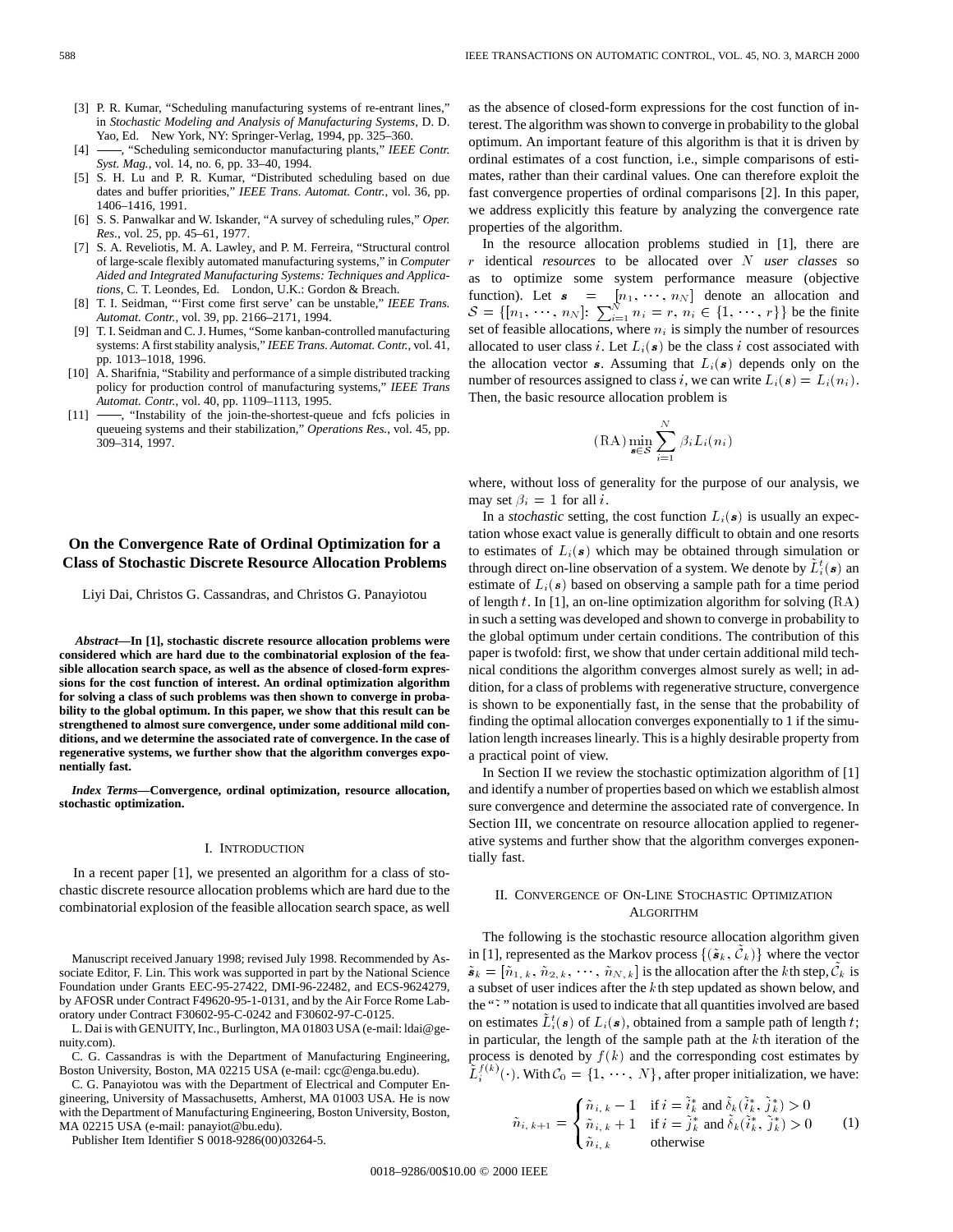where

$$
\tilde{i}_k^* = \arg \max_{i \in \tilde{\mathcal{C}}_k} \{ \Delta \tilde{L}_i^{f(k)}(\tilde{n}_{i,k}) \}
$$
 (2)

$$
\tilde{j}_k^* = \arg\min_{i \in \tilde{\mathcal{C}}_k} \{ \Delta \tilde{L}_i^{f(k)}(\tilde{n}_{i,k}) \}
$$
\n(3)

$$
\tilde{\delta}_k(\tilde{i}_k^*, \tilde{j}_k^*) = \Delta \tilde{L}_{\tilde{i}_k^*}^{f(k)}(\tilde{n}_{\tilde{i}_k^*, k}) - \Delta \tilde{L}_{\tilde{j}_k^*}^{f(k)}(\tilde{n}_{\tilde{j}_k^*, k} + 1)
$$
(4)

$$
\tilde{\mathcal{C}}_{k+1} = \begin{cases}\n\tilde{\mathcal{C}}_k - \{\tilde{j}_k^*\} & \text{if } \tilde{\delta}_k(\tilde{i}_k^*, \tilde{j}_k^*) \le 0 \\
\mathcal{C}_0 & \text{if } |\tilde{\mathcal{C}}_k| = 1 \\
\tilde{\mathcal{C}}_k & \text{otherwise}\n\end{cases}
$$
\n(5)

where  $\Delta L_i^{f(k)}(n_i) = \tilde{L}_i^{f(k)}(n_i) - \tilde{L}_i^{t(k)}(n_i-1)$ . It is clear that (1)–(5) define a Markov process  $\{(\tilde{\bm{s}}_k, \tilde{\mathcal{C}}_k)\}$ , whose state transition probability matrix is determined by  $\tilde{i}_k^*, \tilde{j}_k^*,$  and  $\tilde{\delta}_k(\tilde{i}_k^*, \tilde{j}_k^*)$ . For a detailed discussion and interpretation of this process, the reader is referred to [1]. Briefly,  $\tilde{i}_k^*$  and  $\tilde{j}_k^*$  estimate the users "most sensitive" and "least sensitive" to the removal of a resource among those users in the set  $\tilde{\mathcal{C}}_k$ . Then, (1) forces the exchange of a resource from the most to the least sensitive user at the kth step of this process, provided the quantity  $\tilde{\delta}_k(\tilde{i}_k^*, \tilde{j}_k^*)$ is strictly positive; otherwise, the allocation is unaffected, but the user with index  $\tilde{j}_k^*$  is removed from the set  $\tilde{\mathcal{C}}_k$  through (5). When this set is reduced to a single user, it is reset to  $C_0$  and the procedure repeats. The quantity  $\tilde{\delta}_k(\tilde{i}_k^*, \tilde{j}_k^*)$  is the estimated "potential cost reduction" when an actual change in allocation takes place.

We will make the following three assumptions, as in [1]:

• *A1*: For all  $i = 1, \dots, N$ ,  $L_i(n_i)$  is such that  $\Delta L_i(n_i + 1)$  $\Delta L_i(n_i)$ , where

$$
\Delta L_i(n_i) = L_i(n_i) - L_i(n_i - 1), \qquad n_i = 1, \cdots, r \qquad (6)
$$

with  $\Delta L_i(0) \equiv -\infty$  and  $\Delta L_i(N + 1) \equiv \infty$ .

• *A2*: For every *i*, and every  $n_i$ , the estimate  $\tilde{L}_i^t(n_i)$  is ergodic as the sample path length increases in the sense that

$$
\lim_{t \to \infty} \tilde{L}_i^t(n_i) = L_i(n_i), \quad \text{a.s.}
$$

• *A3:* Let  $\delta_k(i, j) = \Delta L_i(\tilde{n}_{i,k}) - \Delta L_j(\tilde{n}_{j,k} + 1)$ . For every  $\delta_k(\tilde{i}_k^*, \tilde{j}_k^*) = 0$ , there is a constant  $p_0$  such that

$$
P[\tilde{\delta}_k(\tilde{i}_k^*,\tilde{j}_k^*)\leq 0|\delta_k(\tilde{i}_k^*,\tilde{j}_k^*)=0, (\tilde{\boldsymbol{s}}_k,\tilde{\mathcal{C}}_k)|\geq p_0>0
$$

for any k and any pair  $(\tilde{\boldsymbol{s}}_k, \tilde{\mathcal{C}}_k)$ .

For a detailed discussion of these assumptions, see [1]. Note that *A3* is a technical condition guaranteeing that an estimate does not always give one-sided-biased, incorrect information. Also note that the results in this paper do not require the technical condition that the optimal allocation be unique (*A3* in [1]). If several allocations exhibit optimal performance, the proposed scheme will converge to a *set* of allocations and will oscillate among the members of the set.

Under  $A1-A3$ , it was proven in [1] that  $\tilde{\boldsymbol{s}}_k$  converges in probability to the optimal solution  $s^*$  as long as  $f(k) \to \infty$  as  $k \to \infty$ . Our main result in this section is that  $\tilde{\boldsymbol{s}}_k$  also converges *almost surely* under some additional mild assumptions. In order to derive this result (Theorem 1), we need to first revisit some properties of the process  $(1)$ – $(5)$  which were derived in [1].

#### *A. Properties of Stochastic Resource Allocation Process*

We present five inequalities as properties P1)–P5) that were either derived in [1] or are direct consequences of results in [1] which are explicitly referenced in what follows. Let  $L(\mathbf{s}) = \sum_{i=1}^{N} L_i(n_i)$ . First, define as in [1]:

$$
d_k(\mathbf{s}, \mathcal{C}) = 1 - P[L(\tilde{\mathbf{s}}_{k+1}) \le L(\tilde{\mathbf{s}}_k) | (\tilde{\mathbf{s}}_k, \tilde{\mathcal{C}}_k) = (\mathbf{s}, \mathcal{C})] \tag{7}
$$

so that  $[1 - d_k(s, C)]$  is the probability that either some cost reduction or no change in cost results from the  $k$ th transition in our process (1)–(5) (i.e., the new allocation has at most the same cost). It was proven in [1, Lemma 4.2] that the probability of this event is asymptotically 1, i.e., the process (1)–(5) corresponds to an asymptotic descent resource allocation algorithm. The following inequality is (65) established in the proof of Lemma 4.2 in [1]:

$$
\mathbf{P1})\ \ d_k(
$$

$$
d_k(\mathbf{s}, \mathcal{C}) \leq \sum_{\{(i,j)|\delta_k(i,j)|< 0\}} P[\Delta \tilde{L}_i^{f(k)}(\tilde{n}_i) > \Delta \tilde{L}_j^{f(k)}(\tilde{n}_j+1)].
$$

Note that the set  $\{(i, j)|\delta_k(i, j) < 0\}$  is finite. Next, given any state  $({\tilde s}_k, {\tilde {\cal C}}_k)$  reached by the process (1)–(5), define

$$
A_k^{\max} = \{j | \Delta L_j(\tilde{n}_{j,k}) = \max_i \{ \Delta L_i(\tilde{n}_{i,k}) \} \},
$$
 (8)

$$
A_k^{\min} = \{j | \Delta L_j(\tilde{n}_{j,k}) = \min_i \{ \Delta L_i(\tilde{n}_{i,k}) \} \}.
$$
 (9)

Observe that  $A_k^{\max}$  and  $A_k^{\min}$  are, respectively, the sets of indices  $i_k^*$ and  $j_k^*$  defined in (2) and (3) if exact measurements were available (deterministic case). Note that  $i_k^*$ ,  $j_k^*$  *need not be unique* at each step  $k$ , hence the need for these sets. We then define

$$
a_k(\mathbf{s}, \mathcal{C}) = 1 - P[\tilde{i}_k^* \in A_k^{\max} | (\tilde{\mathbf{s}}_k, \tilde{\mathcal{C}}_k) = (\mathbf{s}, \mathcal{C})], \qquad (10)
$$

$$
b_k(\mathbf{s}, \mathcal{C}) = 1 - P[\tilde{j}_k^* \in A_k^{\min} | (\tilde{\mathbf{s}}_k, \tilde{\mathcal{C}}_k) = (\mathbf{s}, \mathcal{C})]. \tag{11}
$$

Here,  $[1 - a_k(\mathbf{s}, \mathcal{C})]$  is the probability that our stochastic resource allocation process at step k correctly identifies an index  $\tilde{i}_k^*$  as belonging to the set  $A_k^{\max}$  (similarly for  $[1 - b_k(\mathbf{s}, \mathcal{C})]$ ). We can then obtain the following inequality:

$$
\mathbf{P2})
$$

$$
a_k(\mathbf{s}, C) = P[i_k^* \notin A_k^{\max} | (\tilde{\mathbf{s}}_k, \tilde{C}_k) = (\mathbf{s}, C)]
$$
  
\n
$$
\leq P[\max_{j \notin A_k^{\max}} \{\Delta \tilde{L}_j^{f(k)}(\tilde{n}_{j,k})\} \geq
$$
  
\n
$$
\max_{i \in A_k^{\max}} \{\Delta \tilde{L}_i^{f(k)}(\tilde{n}_{i,k})\} | (\tilde{\mathbf{s}}_k, \tilde{C}_k) = (\mathbf{s}, C)]
$$
  
\n
$$
\leq \min_{i \in A_k^{\max}} P[\max_{j \notin A_k^{\max}} \{\Delta \tilde{L}_j^{f(k)}(\tilde{n}_{j,k})\} \geq
$$
  
\n
$$
\Delta \tilde{L}_i^{f(k)}(\tilde{n}_{i,k}) | (\tilde{\mathbf{s}}_k, \tilde{C}_k) = (\mathbf{s}, C)]
$$
  
\n
$$
\leq \min_{i \in A_k^{\max}} \left\{ \sum_{j \notin A_k^{\max}} P[\Delta \tilde{L}_j^{f(k)}(\tilde{n}_{j,k}) \geq
$$
  
\n
$$
\Delta \tilde{L}_i^{f(k)}(\tilde{n}_{i,k}) | (\tilde{\mathbf{s}}_k, \tilde{C}_k) = (\mathbf{s}, C)] \right\}.
$$

Note that  $\Delta L_j(\tilde{n}_{j,k}) < \Delta L_i(\tilde{n}_{i,k})$  for all  $j \notin A_k^{\max}$  and  $i \in A_k^{\max}$ . Similarly, we get

P3)

$$
b_k(\mathbf{s}, \mathcal{C}) \le \min_{i \in A_k^{\min}} \left\{ \sum_{j \notin A_k^{\min}} P[\Delta \tilde{L}_j^{f(k)}(\tilde{n}_{j,k}) \le
$$

$$
\Delta \tilde{L}_i^{f(k)} \cdot (\tilde{n}_{i,k}) | (\tilde{\mathbf{s}}_k, \tilde{\mathcal{C}}_k) = (\mathbf{s}, \mathcal{C})] \right\}
$$

and  $\Delta L_j(\tilde{n}_{j,k}) > \Delta L_i(\tilde{n}_{i,k})$  for all  $j \notin A_k^{\min}$  and  $i \in A_k^{\min}$ . Next, we define

$$
a_k = \sup_{i \geq k} \max_{(\mathbf{s}, \mathcal{C})} a_i(\mathbf{s}, \mathcal{C}), \qquad b_k = \sup_{i \geq k} \max_{(\mathbf{s}, \mathcal{C})} b_i(\mathbf{s}, \mathcal{C}),
$$
  
\n
$$
d_k = \sup_{i \geq k} \max_{(\mathbf{s}, \mathcal{C})} d_i(\mathbf{s}, \mathcal{C})
$$
\n(12)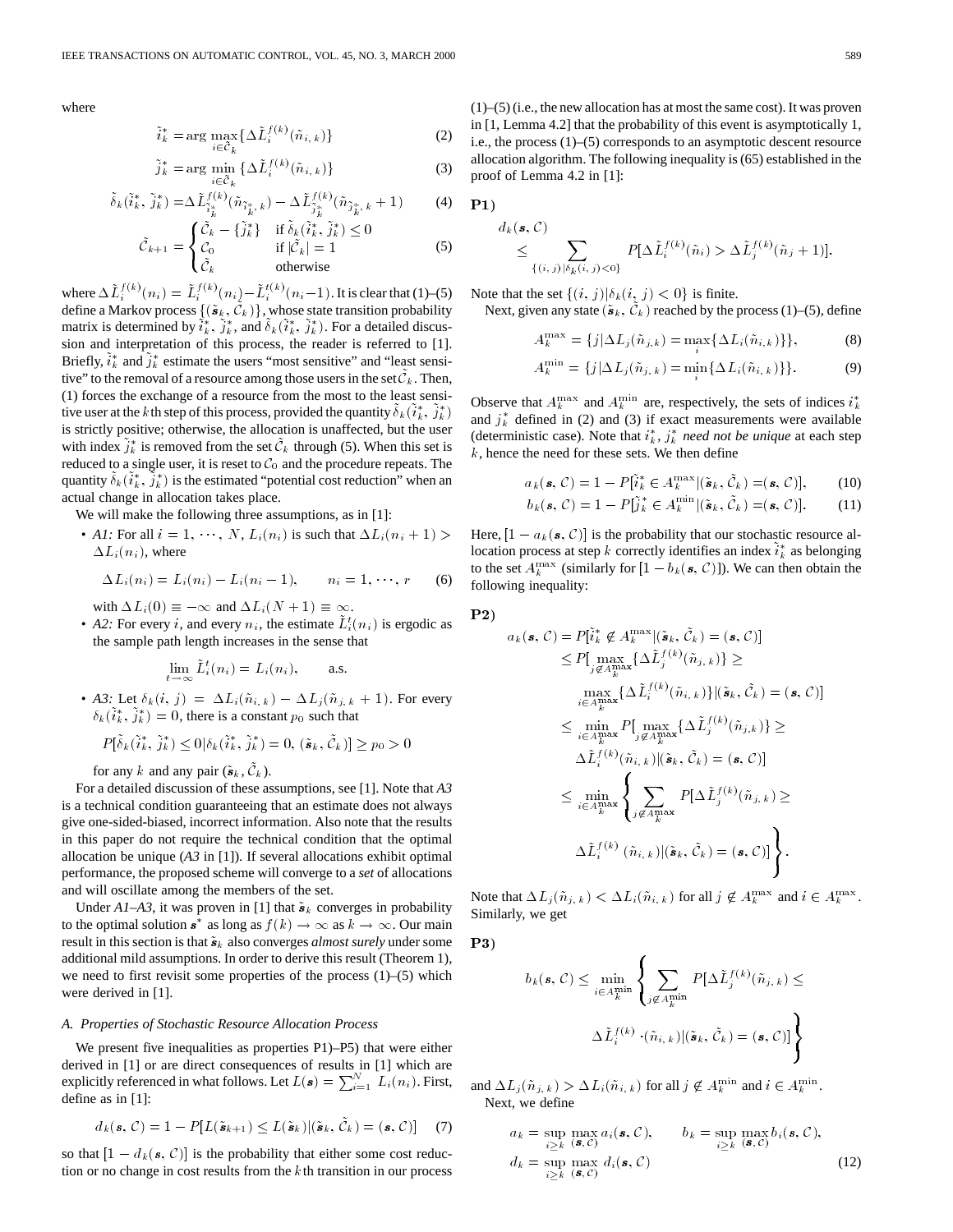and we choose a sequence of integers  $\{\alpha_k\}$  satisfying

$$
\lim_{\substack{k \to \infty \\ \text{lim}}} \alpha_k = \infty, \qquad \lim_{\substack{k \to \infty \\ \text{lim}}} \alpha_k (a_k + b_k) = 0,
$$
\n
$$
\lim_{\substack{k \to \infty \\ \text{lim}}} (1 - d_{\lfloor k/2 \rfloor})^{\alpha_k} = 1
$$
\n(13)

where, for any x, |x| is the greatest integer smaller than x. With this sequence of  $\{\alpha_k\}$ , we define as in [1]

$$
e_k(\mathbf{s}, \mathcal{C}) = 1 - P[L(\tilde{\mathbf{s}}_{k+\alpha_k}) < L(\tilde{\mathbf{s}}_k)|(\tilde{\mathbf{s}}_k, \tilde{\mathcal{C}}_k) = (\mathbf{s}, \mathcal{C})] \tag{14}
$$

and observe that  $[1 - e_k(s, C)]$  is the probability that strict improvement (i.e., strictly lower cost) results when transitioning from a state such that the allocation is not optimal to a future state  $\alpha_k$  steps later.

For any  $\alpha_k$ , consider the event  $[L(\tilde{\bm{s}}_{i+1}) \leq L(\tilde{\bm{s}}_i), i = k, \dots, k + \epsilon]$  $\alpha_k - 1$  and observe that

$$
P[L(\tilde{\mathbf{s}}_{i+1}) \leq L(\tilde{\mathbf{s}}_i), i = k, \dots, k + \alpha_k - 1]
$$
\n
$$
(\tilde{\mathbf{s}}_k, \tilde{C}_k) = (\mathbf{s}, C)
$$
\n
$$
= P[\exists h, k \leq h < k + \alpha_k \text{ s.t. } L(\tilde{\mathbf{s}}_{h+1}) < L(\tilde{\mathbf{s}}_h),
$$
\nand  $L(\tilde{\mathbf{s}}_{i+1}) \leq L(\tilde{\mathbf{s}}_i), i = k, \dots, k + \alpha_k - 1, i \neq h$ \n
$$
(\tilde{\mathbf{s}}_k, \tilde{C}_k) = (\mathbf{s}, C)
$$
\n
$$
+ P[L(\tilde{\mathbf{s}}_{i+1}) = L(\tilde{\mathbf{s}}_i), i = k, \dots, k + \alpha_k - 1]
$$
\n
$$
(\tilde{\mathbf{s}}_k, \tilde{C}_k) = (\mathbf{s}, C)
$$
\n
$$
\leq P[L(\tilde{\mathbf{s}}_{k+\alpha_k}) < L(\tilde{\mathbf{s}}_k)|(\tilde{\mathbf{s}}_k, \tilde{C}_k) = (\mathbf{s}, C)]
$$
\n
$$
+ P[L(\tilde{\mathbf{s}}_{i+1}) = L(\tilde{\mathbf{s}}_i), i = k, \dots, k + \alpha_k - 1]
$$
\n
$$
(\tilde{\mathbf{s}}_k, \tilde{C}_k) = (\mathbf{s}, C).
$$
\n(15)

Moreover, it was shown in [1, eq. (81) of Lemma 4.5] that

$$
P[L(\tilde{\mathbf{s}}_{i+1}) \le L(\tilde{\mathbf{s}}_i), i = k, \cdots, k + \alpha_k - 1]
$$
  

$$
(\tilde{\mathbf{s}}_k, \tilde{\mathcal{C}}_k) = (\mathbf{s}, \mathcal{C})] \ge (1 - d_k)^{\alpha_k}.
$$
 (16)

In addition, it follows from [1, eqs. (67), (72), (74), and (77) of Lemma 4.4] that

$$
P[L(\tilde{s}_{h+1}) = L(\tilde{s}_h), h = k, \dots, k + \alpha_k - 1|
$$
  
\n
$$
(\tilde{s}_k, \tilde{C}_k) = (\mathbf{s}, C)
$$
  
\n
$$
\leq p_0^{-1} (1 - p_0)^{\alpha_k - (|\mathcal{C}| + N)} + (\alpha_k - 1)(a_k + b_k)
$$
  
\n
$$
+ \sum_{M=k}^{k + \alpha_k - 1} P[\tilde{\delta}_M(\tilde{i}_M^*, \tilde{j}_M^*)] \leq 0,
$$
  
\n
$$
\delta_M(\tilde{i}_M^*, \tilde{j}_M^*) > 0 |(\tilde{s}_k, \tilde{C}_k) = (\mathbf{s}, C)]
$$
  
\n
$$
\leq p_0^{-1} (1 - p_0)^{\alpha_k - (|\mathcal{C}| + N)} + (\alpha_k - 1)(a_k + b_k)
$$
  
\n
$$
+ \sum_{M=k}^{k + \alpha_k - 1} \sum_{\{(i, j) \in \tilde{C}_M, \delta_M(i, j) > 0\}} p[\tilde{\delta}_M(i, j) \leq 0 | (\tilde{s}_k, \tilde{C}_k) = (\mathbf{s}, C)].
$$
  
\n(17)

We can now combine  $(15)$ – $(17)$  to establish the following inequality for any  $(s, C)$ :

$$
e_k(s, C) \leq [1 - (1 - d_k)^{\alpha_k}] + p_0^{-1} (1 - p_0)^{\alpha_k - (|\mathcal{C}| + N)}
$$
  
+  $(\alpha_k - 1)(a_k + b_k) + \sum_{M=k}^{k + \alpha_k - 1} \sum_{\{(i,j)\in \tilde{\mathcal{C}}_M, \delta_M(i,j) > 0\}} p[\tilde{\delta}_M(i,j) \leq 0 | (\tilde{\mathbf{s}}_k, \tilde{\mathcal{C}}_k) = (\mathbf{s}, C)].$ 

The last property we will use was established in [1, eq. (63) of Theorem 1]:

P5)

 $\mathbf{P}$ 4)

$$
P[\tilde{\mathbf{s}}_k = \mathbf{s}^*] \ge (1 - e_{\lfloor k/2 \rfloor})^q [(1 - d_{\lfloor k/2 \rfloor})^{\alpha_k}]^q
$$

where  $q$  is a finite constant determined by the parameters of the resource allocation problem (RA) and  $e_k$  is defined as

$$
e_k = \sup_{i \geq k} \max_{\mathbf{s} \in S, \mathcal{C}} e_i(\mathbf{s}, \mathcal{C}). \tag{18}
$$

### *B. Main Convergence Result*

As already stated, under assumptions *A1–A3*, it was proven in [1] that  $\tilde{\mathbf{s}}_k$  converges in probability to the optimal solution  $\mathbf{s}^*$  as long as  $f(k) \to \infty$  as  $k \to \infty$ . By proper selection of the sample path length  $f(k)$ , i.e., the kth estimation period, and under some additional mild assumptions we can now show that the process  $(1)$ – $(5)$  converges almost surely; we can also determine the associated rate of convergence. For this purpose, we first recall a result of [2].

*Lemma 2.1:* Suppose that  $\{\tilde{x}_t, t \geq 0\}$  is a stochastic process satisfying a)  $\lim_{t \to \infty} \tilde{x}_t = x$ , a.s.; b)  $\lim_{t \to \infty} E[\tilde{x}_t] = x$ ; c)  $\text{Var}[\tilde{x}_t] =$  $O(1/t)$ . If  $x > 0$ , then  $P[\tilde{x}_t \leq 0] = O(1/t)$ .

The assumption in Lemma 2.1 is very mild and almost always satisfied in the simulation or direct sample path observation of discreteevent dynamic systems. Lemma 2.1 establishes the rate of convergence for comparing  $\tilde{x}_t$  against 0. Using this result, we can prove the following lemma which will be needed for our main result.

*Lemma 2.2:* Assume that, for every *i*, the estimate  $\tilde{L}_i^t(n_i)$  satisfies the assumptions of Lemma 2.1. Then, for any  $i, j, i \neq j$ ,

$$
P[\Delta \tilde{L}_i^t(n_i) \ge \Delta \tilde{L}_j^t(n_j)] = O\left(\frac{1}{t}\right)
$$

and

$$
P[\Delta \tilde{L}_i^t(n_i) < \Delta \tilde{L}_j^t(n_j)] = 1 - O\left(\frac{1}{t}\right)
$$

provided that  $\Delta L_i(n_i) < \Delta L_i(n_i)$ .

*Proof:* Let  $\tilde{x}_k = \Delta \tilde{L}_j^t(n_j) - \Delta \tilde{L}_i^t(n_i)$  and  $x = \Delta L_j(n_j) \Delta L_i(n_i)$ . Then,  $\{\tilde{x}_k\}$  satisfies the assumptions of Lemma 2.1 and  $x >$ 0. Thus, the conclusion holds.

*Theorem 1:* Suppose A1–A3 and the assumptions of Lemma 2.2 hold. If  $f(k) \geq k^{1+c}$  for some constant  $c > 0$ , then the process described by (1)–(5) converges almost surely to the global optimal allocation.

*Proof:* If  $f(k) \geq k^{1+c}$  for some  $c > 0$  and if the assumptions of Lemma 2.2 are satisfied, we know from Lemma 2.2, the definition in (12) and property (P1) in Section II

$$
d_k = O\left(\frac{1}{f(k)}\right) = O\left(\frac{1}{k^{1+c}}\right).
$$

Furthermore, since the space of  $(s, \mathcal{C})$  is finite, Lemma 2.2, the definition in (12), and properties P2)–P3) imply that

$$
a_k = O\left(\frac{1}{f(k)}\right) = O\left(\frac{1}{k^{1+c}}\right),\,
$$

$$
b_k = O\left(\frac{1}{f(k)}\right) = O\left(\frac{1}{k^{1+c}}\right).
$$

Next, choose

$$
\alpha_k = \frac{1+c}{-\ln(1-p_0)} \ln(k), \qquad k = 1, 2, \cdots
$$

and observe that  $\{\alpha_k\}$  above satisfies (13) and that  $(1 - p_0)^{\alpha_k} =$  $(1/k^{1+c})$ . Then, property P4) gives

$$
e_k = O(1 - (1 - d_k)^{\alpha_k}) + O((1 - p_0)^{\alpha_k})
$$
  
+ 
$$
O((\alpha_k - 1)(a_k + b_k)) + O\left(\frac{1}{f(k)}\right)
$$
  
= 
$$
O\left(\frac{\ln(k)}{k^{1+c}}\right) + O((1 - p_0)^{\alpha_k}) = O\left(\frac{\ln(k)}{k^{1+c}}\right).
$$